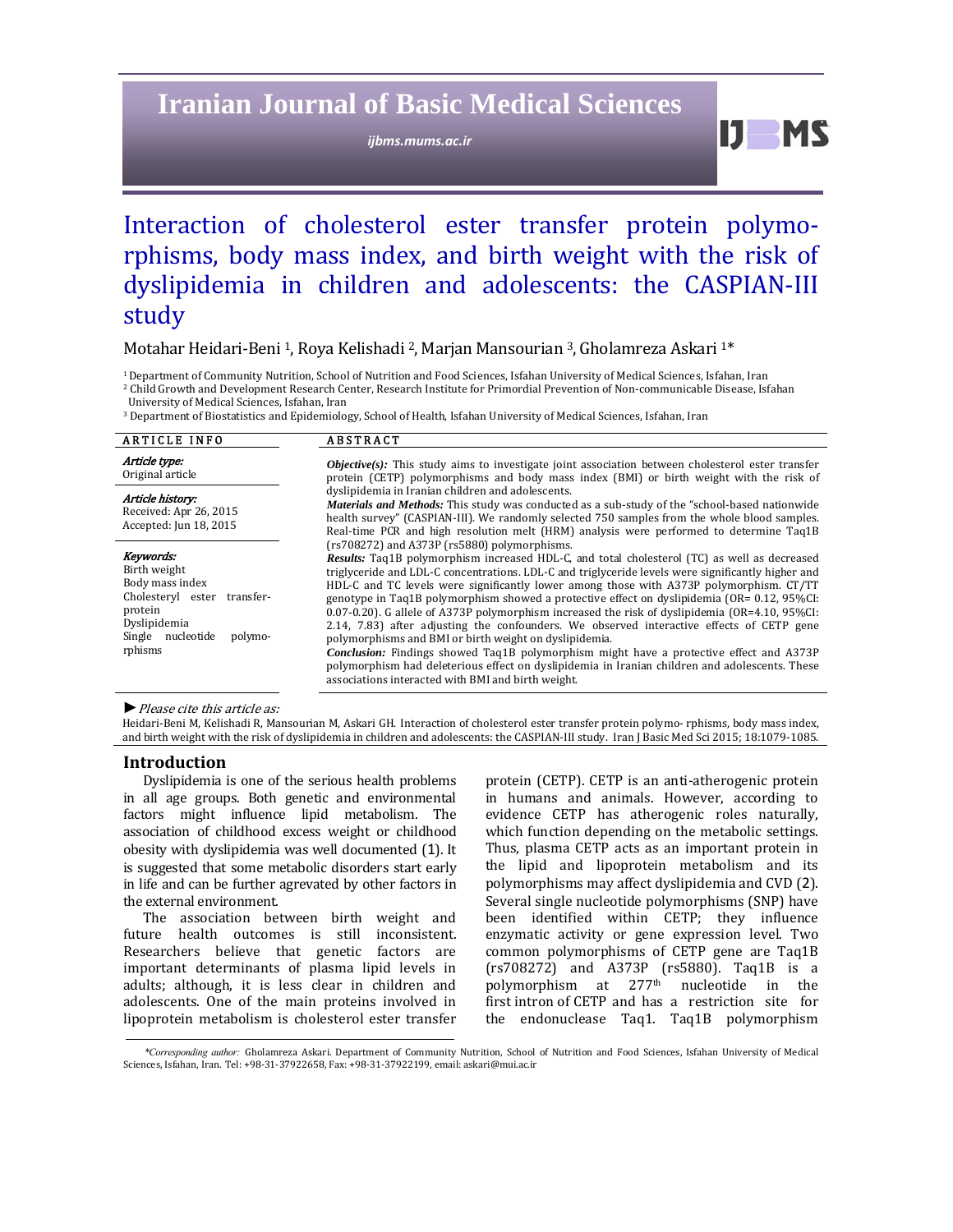may affect the plasma CETP activity and its concentrations, as well as HDL-C levels. A373P polymorphism is a guanine to cytosine mutation at codon 373 in exon 12 of CETP gene that is one of the most common SNPs, found in  $1-5\%$  of Asians and Europeans. It is shown that these polymorphisms are associated with lipid and lipoprotein metabolism in different populations (3).

CETP polymorphisms affect lipid profile levels. However, to our knowledge, no data exist on the interaction of CETP polymorphisms and weight or birth weight and the risk of dyslipidemia in children and adolescents. Given the tracking of atherosclerotic CVD risk factors including dyslipidemia from childhood to adulthood, it is important to determine the predisposing factors of these risk factors in early life. This study aims to investigate joint association between CETP polymorphisms and BMI or birth weight with the risk of dyslipidemia in Iranian children and adolescents. 

# **Materials and Methods** *Study population*

This study was conducted as a sub-study of the "school‐based nationwide health survey", which was the third survey of the school-based surveillance system entitled Childhood and Adolescence Surveillance and PreventIon of Adult Non communicable disease (CASPIAN-III) Study.

The main survey included 5528 students aged 10-18 years who were recruited by multistage random cluster sampling from urban and rural areas of 27 provincial counties in Iran. Details of data collection and sampling were published previously (4). For the current study, we randomly selected 750 samples from the whole blood samples kept frozen at -70 $°C$ .

The main survey was approved by ethics committees and other relevant national regulatory organizations. The current survey was approved by the Ethical Committee of Isfahan University of Medical Sciences. Written informed consent was obtained from parents and oral assent from children and adolescents.

# *Physical examination and biochemical measurements*

Weight and height were measured under standard protocols using calibrated instruments. BMI was calculated as the weight (kg) divided by the height squared (m<sup>2</sup>). World Health Organization (WHO) defines, normal weight as BMI- Z score between -2 and 1, wasting as BMI-Z score between -2 and -3, risk of overweight as BMI-Z score between 1 and 2, overweight as BMI-Z score between 2 and 3, and obesity as BMI-Z score more than 3 (5).

Birth weight was categorized as low birth weight (less than  $2500 \text{ g}$ ), normal  $(2500-4000 \text{ g})$  and high

birth weight (more than 4000 g). Waist circumference was measured at the smallest point of circumference between the iliac crest and the rib cage. 

For assessing lipid profile, students were referred to the nearest health center to the school. Fasting venous blood was taken and lipid profile variables including total cholesterol (TC), HDL-C, LDL-C, and triglyceride (TG) were examined. Cut-off points for abnormal levels of lipids included:  $TC \ge 200$  mg/dl, LDL-C ≥130 mg/dl, HDL-C <35 mg/dl, and TG ≥130  $mg/dl(6)$ .

# *Assessment of physical activity, diet and socioeconomic status*

We used the questionnaire of the World Health Organization-Global School-based Student Health Survey (WHO-GSHS) to assess physical activity. To evaluate the pattern of physical activity, three indicators were used including: hours of physical education at school, hours of screening time, and hours spent on sports club training.

To evaluate the family's socioeconomic status (SES), we included questions about the following socioeconomic indicators: (i) parental level of education (illiterate: score 1, less than high school: score 2, high school graduate: score 3, academic education: score 4); (ii) parental occupational status (unemployed: score 1, worker/farmer: score 2, governmental employee: score 3, self-employed: score 4); and (iii) number of household members, and (iv) possessing a family private car (Yes/No). Of note for parental occupational status and level of education, i.e. questions (i) and (ii), only data on the parent with the higher occupational status or education was considered.

For assessing dietary habits, we used questions about the type of bread (i.e. white or whole grain) and the type of fat consumed in meals at home. In addition, students completed a validated foodfrequency questionnaire (FFQ). Food items were grouped into the following categories: carbohydrates (rice, bread, pasta, and potato), vegetables (potato and French fries not included), fruit (fresh, dried, juice), dairy products (milk, cheese, yogurt), proteins, including both animal (red meat, poultry, fish, egg) and plant (beans, soy, nuts), fast foods (pizza, hamburgers, sausages, etc.), as well as salty/high fat snacks and sweets/candies.

# *DNA extraction*

DNA was extracted using the QIAamp DNA Blood Mini kit (Qiagen, Germany) according to the manufacturer's protocol from peripheral blood. Realtime PCR and high resolution melt (HRM) analysis were performed in the Corbett rotor-gene 6000 instrument (Corbett Research Pty Ltd, Sydney, Australia). Primers were designed by Beacon Designer 7.91 to flank the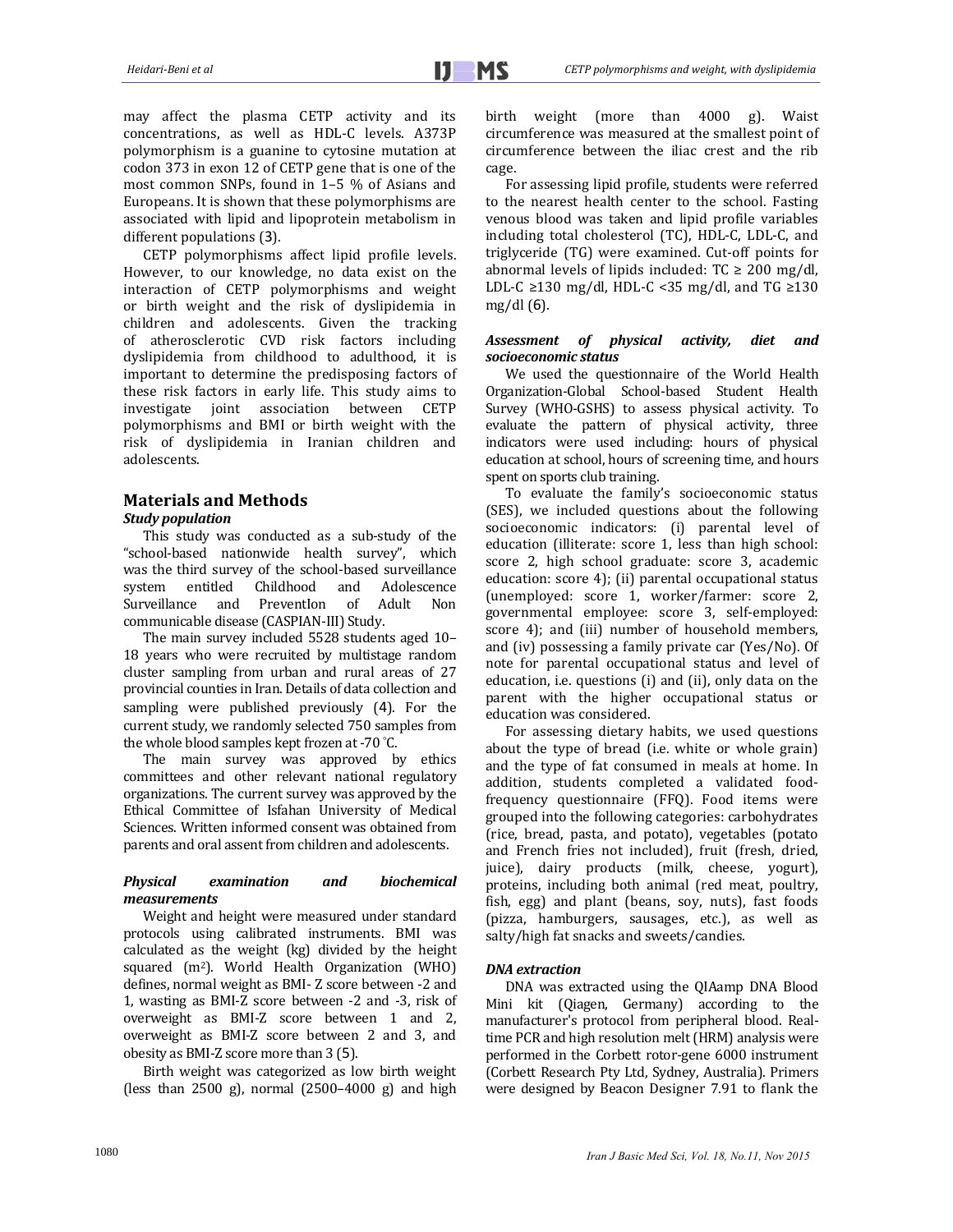genomic regions (PREMIER Biosoft International, USA) and were synthesized by TIB MOLBIOL (Germany). 

Amplicons from all genes were generated under the following conditions using the type-it HRM kit (Oiagen, Germany): one cycle at  $95^{\circ}$ C for 15 min; 40 cycles at 95 °C for 15 sec, 60.0 °C for 15 sec, 72 °C for 15 sec; one cycle at 95 °C for 15 min; 40 cycles at 95 °C for 15 sec, 60.0 °C for 15 sec, 72 °C for 15 sec; one cycle of 95 °C for 1 sec, 72 °C for 90 sec and  $_{rs708}$ a melt from 70 to 95 °C rising at 0.1 °C per second. The amplification mixture of a total volume of  $25 \mu$ included  $12.5$  µl of HRM PCR master mix,  $1.75$ μl of  $10$  μM primer mix,  $2$  μl of genomic DNA as

template, and 8.25 µl of RNase-free water. For each genotype reaction, we included sequenceproven major and minor allele homozygote and heterozygote controls. The HRM analysis was performed by instrument software, which allows clustering of the samples into groups based on a difference plot obtained by analyzing the differences in melting curve shape between known controls and samples. Primer sequence used for CETP TaqIB rs708272 was F: GTATAGGGATTT-GTGTTTGTCT, R: CCTAACCTGGCTCAGATC and for CETP A373P rs5880 it was F: TCTCCCCAGGATATC‐GTGACTAC, R: GCAGCACATACTGGAAATCCAAGA.

Table 1. Characteristics of the study population across the cholesterol ester transfer protein gene polymorphisms: the CASPIAN-III study

|                       | Taq1B              |              |         | A373P              |                  |         |  |
|-----------------------|--------------------|--------------|---------|--------------------|------------------|---------|--|
|                       | CC                 | $CT+TT$      | P-value | cc                 | $CG+GG$          | P-value |  |
| N(%                   | 278 (37)           | 472 (62.93)  |         | 652 (86.93)        | 98 (13)          |         |  |
| Boy, %                | 51.8               | 51.7         | 0.97    | 52.1               | 49               | 0.56    |  |
| Girl, %               | 48.2               | 48.3         |         | 47.9               | 51               |         |  |
| Age                   | 14.74±2.62         | 14.58±2.56   | 0.44    | 14.63±2.59         | $14.70 \pm 2.57$ | 0.81    |  |
| Weight (kg)           | 47.17±15.45        | 44.98±13.95  | 0.06    | 45.60±14.38        | 46.95±15.61      | 0.39    |  |
| $WC$ (cm)             | 68.97±12.68        | 66.63±10.44  | 0.01    | 67.47±11.14        | 67.67±12.81      | 0.87    |  |
| FBS (mg/dl)           | 84.61±14.90        | 87.61±12.28  | 0.006   | 86.66±12.88        | 85.45±16.27      | 0.40    |  |
| SBP (mmHg)            | $104.02 \pm 14.51$ | 102.14±12.65 | 0.08    | $102.63 \pm 13.13$ | 104.9±14.86      | 0.33    |  |
| $DBP$ (mmHg)          | 66.33±11.07        | 65.84±10.35  | 0.56    | 65.91±10.20        | 66.74±12.98      | 0.55    |  |
| $TC$ (mg/dl)          | 143.65±35.90       | 150.31±33.39 | 0.01    | 148.89±34.33       | 141.19±34.67     | 0.04    |  |
| $LDL-C (mg/dl)$       | 88.41±34.17        | 78.79±30.97  | < 0.001 | 81.38±32.34        | 88.49±32.94      | 0.03    |  |
| $HDL-C$ (mg/dl)       | 36.03±17.19        | 57.19±20.52  | < 0.001 | 51.79±22.03        | 33.1±11.47       | < 0.001 |  |
| TG (mg/dl)            | 98.81±47.80        | 89.69±40.05  | 0.009   | 92.49±40.18        | 96.51±59.88      | 0.04    |  |
| Physical activity (%) |                    |              |         |                    |                  |         |  |
| Mild                  | 44.4               | 30.2         |         | 34                 | 44.7             |         |  |
| Moderate              | 30.9               | 34.7         | 0.001   | 33                 | 35.3             | 0.04    |  |
| Vigorous              | 24.7               | 35.1         |         | 33                 | 20               |         |  |
| BMI $(kg/m2)$         | 19.43±4.28         | 18.96±3.94   | 0.14    | 19.16±4.11         | 18.92±3.81       | 0.59    |  |
| BMI (%)               |                    |              |         |                    |                  |         |  |
| Underweight           | 19                 | 20.8         |         | 19.7               | 22.9             |         |  |
| Normal                | 61.9               | 65           | 0.22    | 63.6               | 65.6             | 0.39    |  |
| Overweight+ obese     | 19                 | 14.2         |         | 16.6               | 11.5             |         |  |
| Birth weight (%)      |                    |              |         |                    |                  |         |  |
| BW<2500 g             | 15.2               | 13.1         |         | 13.4               | 17.0             |         |  |
| BW=2500-4000 g        | 75.9               | 78.9         | 0.65    | 78.8               | 70.5             | 0.17    |  |
| BW>4000 g             | 8.9                | 8.0          |         | 7.8                | 12.5             |         |  |
| Dyslipidemia          | 70.4               | 26.6         | < 0.001 | 38.2               | 71.9             | < 0.001 |  |

WC=waist circumference, FBS=fasting blood sugar, DBP=diastolic blood pressure, SBP=systolic blood pressure, LDL-C=low-density lipoprotein, HDL-C=high-density lipoprotein, TG=triglyceride, BMI=body mass index, BW=birth weight

|              | Taq1B |                      |         | A373P |                      |         |
|--------------|-------|----------------------|---------|-------|----------------------|---------|
|              | CC    | $CT+TT$              |         | CC    | $CG+GG$              |         |
| dyslipidemia |       | OR (95%CI)           | P-value |       | OR (95%CI)           | P-value |
| Crude        |       | 0.15<br>(0.11, 0.21) | < 0.001 |       | 4.12<br>(2.57, 6.62) | < 0.001 |
| Model 1*     |       | 0.14<br>(0.09, 0.22) | < 0.001 |       | 4.31<br>(2.38, 7.78) | < 0.001 |
| Model $2^*$  |       | 0.12<br>(0.07, 0.20) | < 0.001 |       | 4.10<br>(2.14, 7.83) | < 0.001 |

\*Model 1: adjusted with age, sex, physical activity, BMI, waist circumference

¥ Model 2:adjusted with model 1 and fasting blood sugar, diastolic blood pressure, systolic blood pressure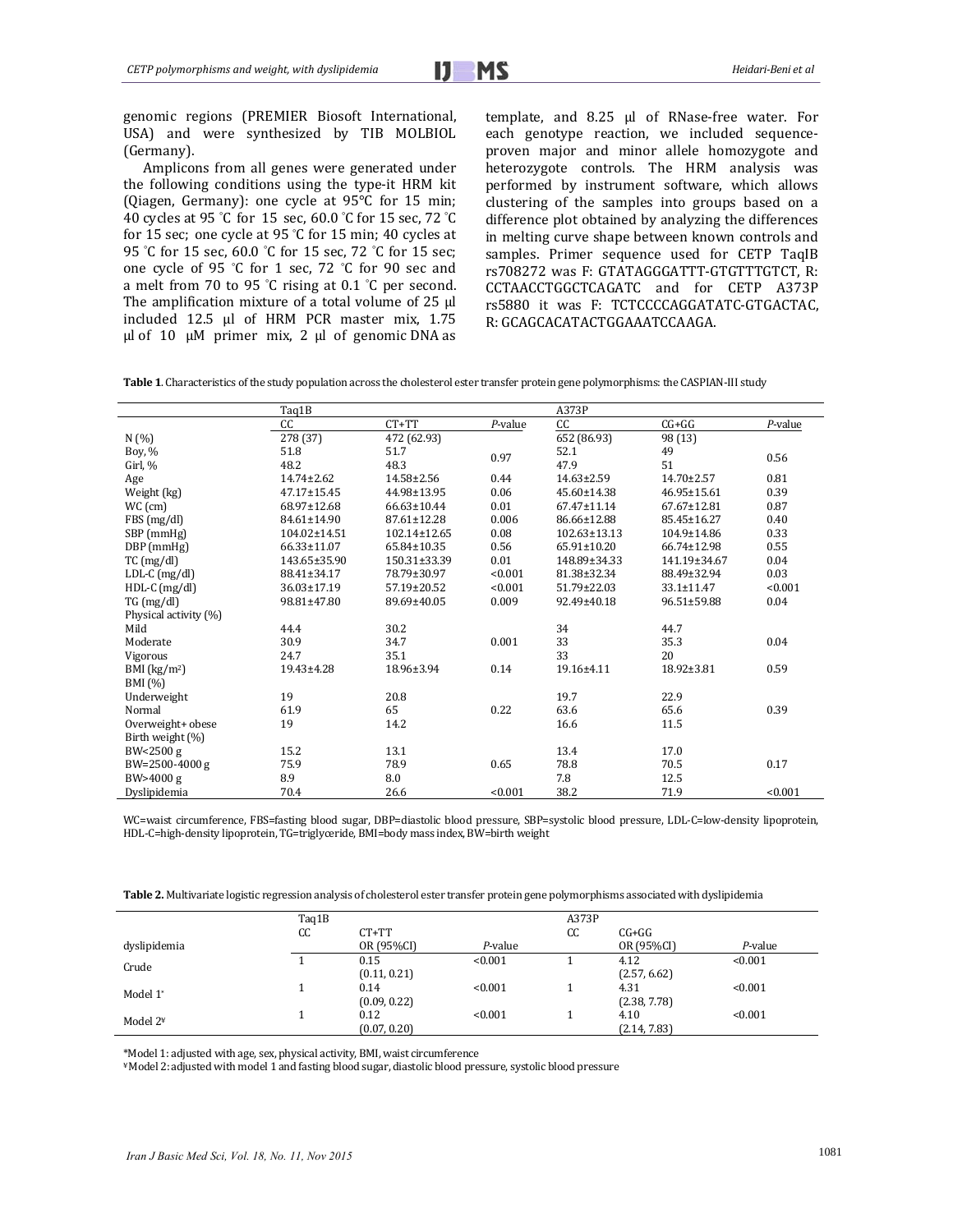|                          | TAQ1B                |                      |                             | A373P                |                       |                   |
|--------------------------|----------------------|----------------------|-----------------------------|----------------------|-----------------------|-------------------|
|                          | CC                   | $CT+TT$              |                             | cc                   | $CG+GG$               |                   |
| <b>BMI</b>               |                      |                      |                             |                      |                       |                   |
| Crude                    | OR (95%CI)           |                      | $\mathcal{P}_{interaction}$ | OR (95%CI)           |                       | $P_{interaction}$ |
| Underweight              | $\mathbf{1}$         | 0.13<br>(0.06, 0.27) |                             | $\mathbf 1$          | 3.27<br>(1.29, 8.29)  |                   |
| Normal                   | 1.25<br>(0.64, 2.43) | 0.18<br>(0.09, 0.33) | < 0.001                     | 1.26<br>(0.82, 1.94) | 5.65<br>(2.90, 11.02) | 0.02              |
| Overweight+ obese        | 1.98<br>(0.82, 4.78) | 0.48<br>(0.22, 1.02) |                             | 2.95<br>(1.71, 5.07) | 4.23<br>(0.95, 4.60)  |                   |
| Adjusted*<br>Underweight | $1\,$                | 0.10<br>(0.04, 0.24) |                             | $\mathbf{1}$         | 3.43<br>(1.20, 9.74)  |                   |
| Normal                   | 1.14<br>(0.55, 2.38) | 0.16<br>(0.08, 0.33) | < 0.001                     | 1.28<br>(0.79, 2.09) | 5.69<br>(2.69, 12.02) | 0.01              |
| Overweight+ obese        | 1.67<br>(0.63, 4.44) | 0.49<br>(0.21, 1.12) |                             | 3.17<br>(1.72, 5.83) | 4.36<br>(0.83, 4.75)  |                   |
| Birth weight             |                      |                      |                             |                      |                       |                   |
| Crude                    | OR (95%CI)           |                      | $P_{interaction}$           | OR (95%CI)           |                       | $P_{interaction}$ |
| BW<2500 g                | $\mathbf{1}$         | 0.09<br>(0.03, 0.25) |                             | $\mathbf 1$          | 2.68<br>(0.78, 9.12)  |                   |
| BW=2500-4000 g           | 0.34<br>(0.14, 0.86) | 0.06<br>(0.03, 0.16) | < 0.001                     | 0.55<br>(0.34, 0.89) | 2.58<br>(1.27, 5.24)  | 0.003             |
| BW>4000 g                | 1.21<br>(0.27, 5.39) | 0.04<br>(0.01, 0.13) |                             | 0.66<br>(0.32, 1.37) | 1.70<br>(0.46, 6.28)  |                   |
| Adjusted <sup>®</sup>    |                      |                      |                             |                      |                       |                   |
| BW<2500 g                | $\mathbf{1}$         | 0.22<br>(0.07, 0.69) |                             | 1                    | 4.01<br>(0.97, 10.48) |                   |
| BW=2500-4000 g           | 0.26<br>(0.09, 0.74) | 0.11<br>(0.04, 0.27) | < 0.001                     | 0.51<br>(0.30, 0.86) | 2.16<br>(0.98, 4.74)  | 0.02              |
| BW>4000 g                | 0.95<br>(0.18, 4.79) | 0.06<br>(0.02, 0.26) |                             | 0.61<br>(0.27, 1.38) | 1.55<br>(0.38, 6.30)  |                   |

**Table 3.** Combined association of CETP polymorphisms and BMI or birth weight with dyslipidemia

CETP= cholesterol ester transfer protein, BMI= body mass index, BW= birth weight

\*Adjusted for age, sex, physical activity, waist circumference, birth weight, socioeconomic status, healthy and unhealthy food intake

¶ Adjusted for age, sex, physical activity, waist circumference, BMI, socioeconomic status, healthy and unhealthy food intake 

#### *Statistical analysis*

The statistical analyses were performed using Statistical Package for the Social Sciences (ver 20.0) software (Chicago, IL, USA). The data for continuous variables is expressed as mean±SD. The Student's t-test or Mann-Whitney test, as appropriate, were used to determine differences in continuous variables. Categorical variables are presented as percentage. The Pearson's Chi-square test or Fisher's exact test, as appropriate, were used to determine the differences in categorical variables. The multivariate logistic regression analyses was performed to determine how the association of CETP gene polymorphisms with the risk of dyslipidemia after controlling for blocks of covariates related to patient demographics (age, sex), anthropometric characteristics (BMI and waist circumference), and the patient's usual physical characteristics (e.g., physical activity, fasting blood sugar, diastolic blood pressure, and systolic blood pressure). Exploratory interaction analyses based on CETP polymorphisms and BMI/birth weight were also run using Generalized Linear Model, with and without confounder adjustment (age, sex, physical activity, waist circumference, socioeconomic status, healthy, and unhealthy food intake). Interactions were examined by adding product terms to the models. A threshold of *P*values ≤0.05 was used to declare statistical significance.

#### **Results**

Characteristics of study participants according to CETP polymorphisms are presented in Table 1. *P*-value of Hardy-Weinberg expectations was 0.073 for Taq1B polymorphism and 0.75 for A373P polymorphism.

The multivariate logistic regression analysis showed a protective effect of CT/TT genotype on dyslipidemia in the crude and adjusted models. G allele of A373P polymorphism increased the risk of dyslipidemia with an OR of 4.12 (95% CI: 2.57- 6.62, *P*-value <0.001) in the crude and adjusted models (Table 2).

We evaluated the joint effect of the Taq1B polymorphism or A373P polymorphism and BMI for the risk of dyslipidemia (Table 3). We observed interactive effects of CETP gene polymorphisms and BMI on dyslipidemia (*P*-interaction < 0.05). On joint analysis, combination of carrying the T allele with BMI was inversely associated with dyslipidemia. In the crude analysis, we observed a decreased risk of dyslipidemia for the subjects with CT/TT genotypes of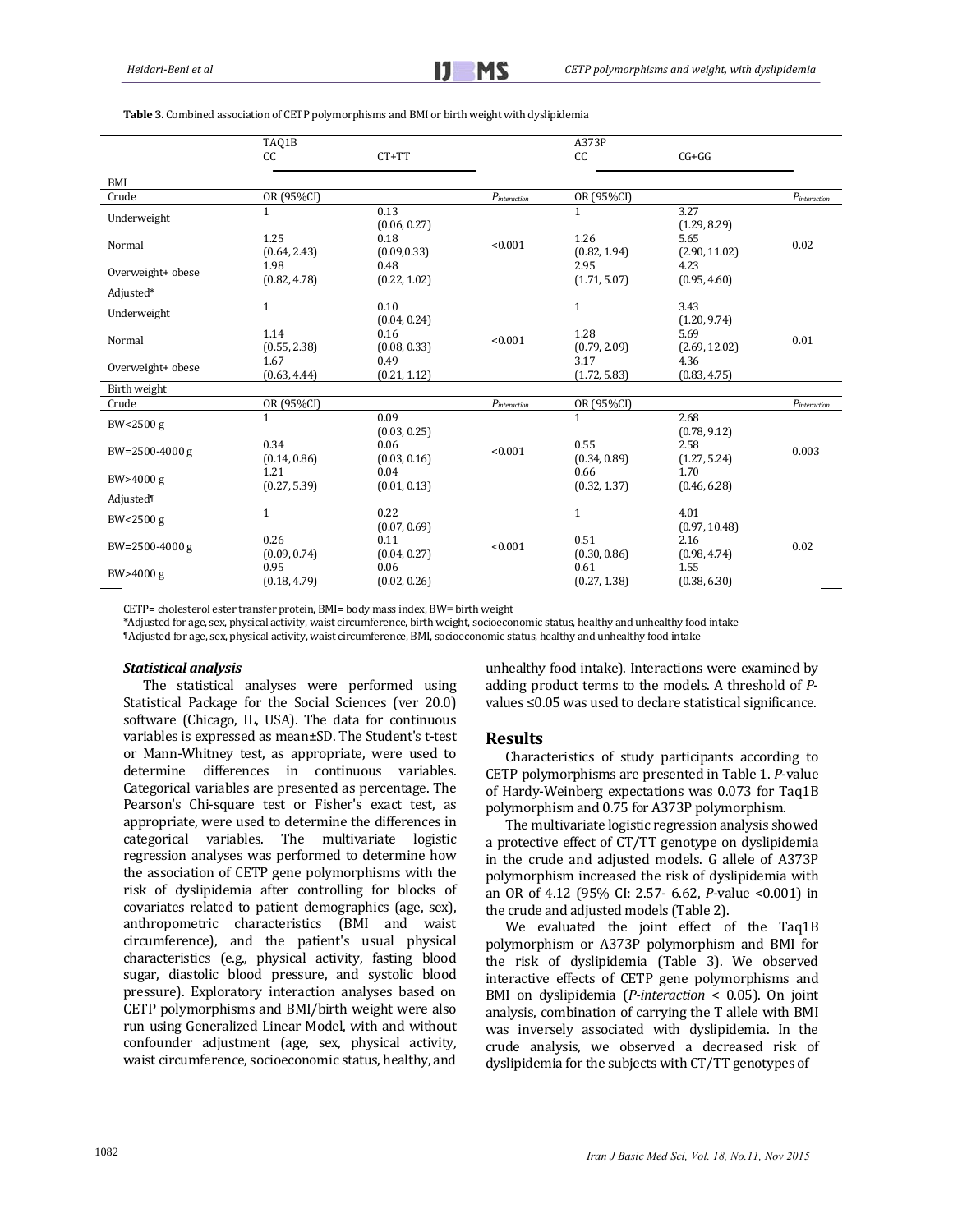the Taq1B polymorphism as well as persons with a BMI in underweight or normal categories, with an OR of 0.13 (95% CI: 0.06-0.27) and 0.18 (95% CI: 0.09-0.33), respectively. Adjustment for the covariates did not change the statistical significance (*P*-value<0.05). Among individuals with a BMI in underweight or normal categories, carrying CG/GG was positively associated with dyslipidemia and carrying the G allele increased the risk of dyslipidemia (OR=3.27, 95% CI: 1.29‐8.29 and OR=5.65, 95% CI: 2.90, 11.02, respectively). Adjustment for the covariates did not change the statistical significance (*P*-value<0.05).

The results for the joint effects of the Taq1B polymorphism or A373P polymorphism with birth weight on dyslipidemia and P-interaction are presented in Table 3. We observed interactive effects of CETP gene polymorphisms and birth weight on dyslipidemia (*P*-interaction < 0.05). In crude and adjusted analysis, exposure to both the  $CT/TT$  genotypes for the Taq1B polymorphism and the birth weight in each category posed a decreased risk for the dyslipidemia (*P*-value< 0.05). In the crude analysis, among persons with normal birth weight, carrying CG/GG for A373P polymorphism was positively associated with dyslipidemia and carrying the G allele increased the risk of dyslipidemia  $(OR=2.58, 95\%$  CI: 1.27, 5.24). This association was no more significant after adjustment for the covariates.

## **Discussion**

Although the risk of dysli*p*idemia in younger populations has been increasing over the last few decades, much less effort has been made in understanding the gene-environmental interaction in lipid metabolism in younger populations, especially in the young Iranian population. The additive effect of the interaction between genetic and environmental factors is greater than the contribution of either risk factor  $(7)$ .

The present study suggested the association between the CETP polymorphisms and dyslipidemia in Iranian children and adolescents. Taq1B polymorphism had protective effect on dyslipidemia. However, A373P polymorphism had adverse effect on dyslipidemia. Furthermore, combined effects were observed between the CETP polymorphisms and BMI or birth weight on the risk of dyslipidemia. Genome wide association studies (GWAS) identified strong associations between CETP and plasma lipid concentrations in adults (8). However, the role of genetic factors in the plasma lipid levels is less clear in children (2).

It is not clear whether the main function of CETP is proatherogenic or antiatherogenic. There is still a huge controversy over the association of Taq1B polymorphism with risk of CVD. Our results showed Taq1B polymorphism improved serum lipid levels and decreased the risk of dyslipidemia. Although various previous studies  $(9, 10)$  have shown a lower CETP activity, higher HDL-C levels, lower postprandial triglyceride, lower risk of CVD and atheroprotective effect in T allele carriers in Taq1B polymorphism. Others suggested that the T allele had no protective effect or even increased CVD risk in adults (11, 12). In addition, the association of the T allele with higher HDL-C levels was observed in children (2).

The mechanism by which the CETP polymorphisms influence lipid profiles is still not understood. Taq1B polymorphism changes the activity of CETP and affects HDL-C concentrations and probably does not affect protein folding. This association may be population specific and is influenced by environmental factors, such as BMI (13).

Our findings showed the A373P polymorphism had deleterious effects on lipid profile levels and approximately increased fourfold the risk of dyslipidemia in children and adolescents. Agerholm-Larsen *et al* (14) reported the A373P polymorphism in CETP associated with decrease in HDL-C levels in both genders. Two studies (15, 16) found A373P polymorphisms were associated with increasing relative risk of subclinical cardiovascular disease (relative risk = 1.22,  $p = 0.018$ ) and 12.2% higher triglyceride concentration  $(P = 0.03)$ . They showed that the A373P polymorphism was associated with higher CETP activity and concentration, lower HDL-C levels and atherogenic effects. The Copenhagen City Heart Study reported that A373P polymorphism reduced levels of HDL-C (14). However, when 1,236 French and Irish subjects were examined, there was no change in CETP activity and HDL-C levels in A373P polymorphism (17). 

The substitution of C for G at amino acid 373 leads to the A373P polymorphism and increases in mass. Adverse effect of the A373P polymorphism can be explained by increasing plasma CETP activity and its concentration. Effect of this SNP on serum lipids is due to chance or indicates a functional effect on CETP gene expression and needs to be assessed by further studies (18). Gene‐environment interactions are common in the pathogenesis of prevalent complex disorders such as dyslipidemia. In our study, the SNPs as well as BMI or birth weight were associated with dyslipidemia. Combined association analyses showed that the Taq1B polymorphism had a protective effect and the A373P polymorphism had an adverse effect on dyslipidemia only in underweight and normal weight subjects in both crude and adjusted models. Findings showed the relationship between the Taq1B polymorphism and HDL-C levels was modified by environmental factors such as obesity (19). It is reported that the association between Taq1B genotype and HDL-C levels was attenuated by obesity (20). Another study confirmed these findings (21). However, Vohl *et al* (22) showed Taq1B polymorphism was not associated with higher HDL-C levels in men with hyperinsulinemia and obesity.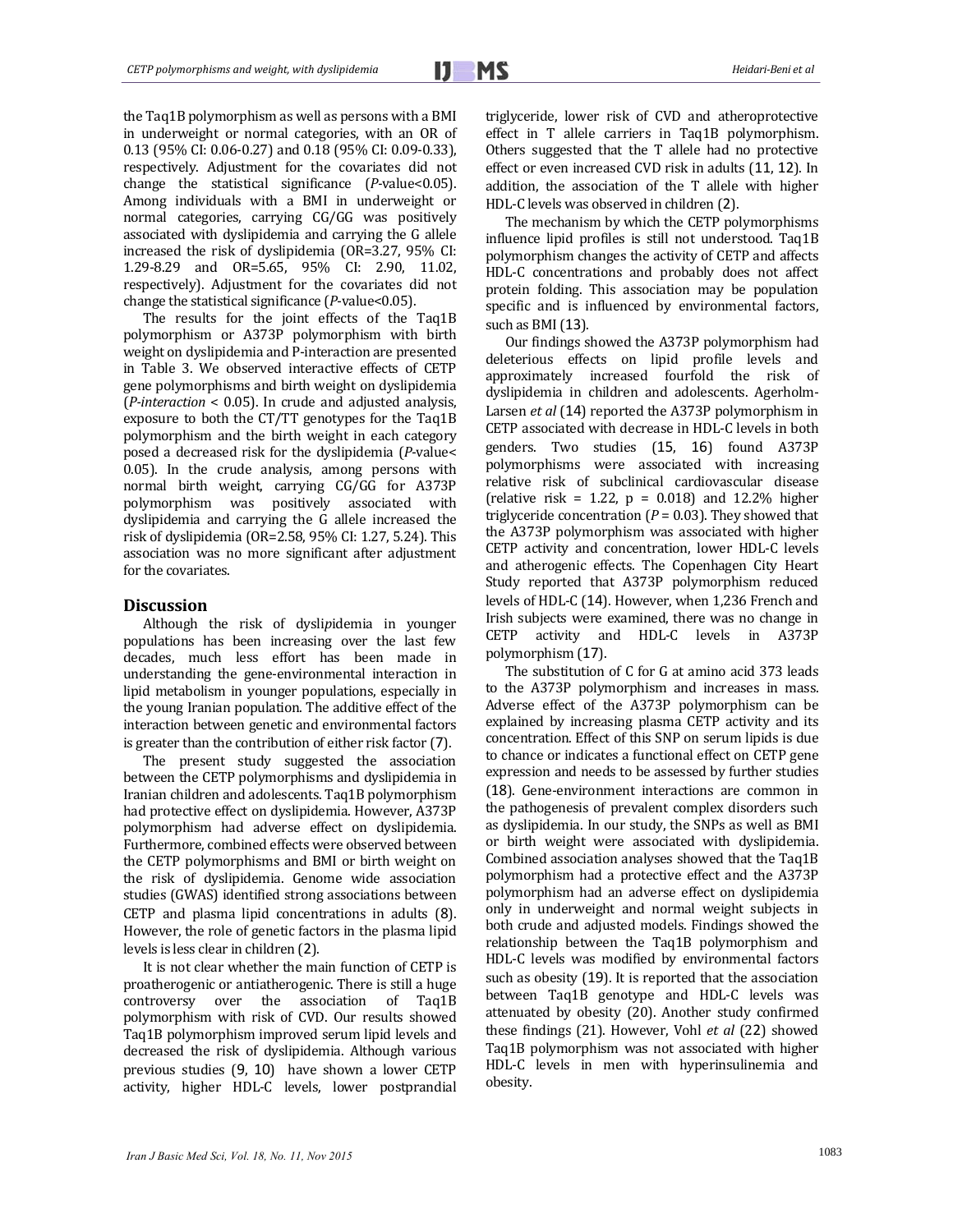In this study, we observed that dyslipidemia was not associated with the Taq1B or A373P polymorphisms in obese subjects. This has been supported by others who found no association between some lipid profiles such as HDL-C concentrations and Taq1B among subjects in the highest BMI tertile  $(26.2-40.4 \text{ kg/m}^2)$ . However, they reported this association in the lowest BMI tertile similar to our findings (20, 23). Study showed that obesity was able to decrease the protective cardiovascular effect of the T allele in Taq1B polymorphism (24).

Findings showed higher CETP activity in obese subjects significantly in comparison with controls (25). A similar finding was reported among obese children (26). 

Our findings showed that Taq1B polymorphism had a protective effect on dyslipidemia in all categories of birth weight, and the A373P polymorphism only in normal birth weight category had a significantly adverse effect on dyslipidemia. According to previous studies low birth weight correlated with higher risk for metabolic syndrome and lipid metabolism disorders in young adults. Impaired growth in utero may relate to the development of lipid disorders. However, the evidence on the correlation between birth weight and the lipid levels is less in agreement  $(27)$ . British birth cohort showed inverse associations between birth weight and total cholesterol, LDL-C and triglyceride levels (28). Researchers supposed genetic factors and their interactions could potentially affect associations between birth weight and lipid levels (28, 29).

The mechanisms related to birth weight and lipid levels are still not fully understood. Intrauterine environment, including nutritional status and fetal exposure to stress may lead to impaired fetal growth, structural changes in the liver and permanent changes in lipid metabolism (27).

The main limitation of this study is the crosssectional nature of the associations. The strengths of the present study are its novelty in the pediatric age group and a relatively large number of populationbased samples.

## **Conclusion**

The present study showed that Taq1B polymorphism had a protective effect and A373P polymorphism had a deleterious effect on dyslipidemia in Iranian children and adolescents. These associations interact with BMI and birth weight. More investigation is needed to assess the gene-environment interaction in children and adolescents.

## **Acknowledgment**

The results reported in this paper were part of a student thesis (project code=3931051). This study was funded by Iran National Science Foundation (Grant No. 89000784) and Isfahan University of Medical Sciences, Isfahan, Iran.

### **References**

1. Hobkirk J, King R, Davies J, Harman N, Gately P, Pemberton P, et al. The metabolic inter-relationships between changes in waist circumference, triglycerides, insulin sensitivity and small, dense low-density lipoprotein particles with acute weight loss in clinically obese children and adolescents. Pediatric obesity 2014; 9: 209‐217. 

2. Smart M, Dedoussis G, Louizou E, Yannakoulia M, Drenos F, Papoutsakis C, et al. APOE, CETP and LPL genes show strong association with lipid levels in Greek children. Nutr Metab Cardiovasc Dis 2010; 20: 26-33.

3. Thompson J, Reynolds J, Williams S, Wood L, Paciga S, Lloyd D. Frequency and function of CETP variants among individuals of Asian ancestry. Atherosclerosis 2009: 202: 241-247.

4. Kelishadi R, Heshmat R, Motlagh ME, Majdzadeh R, Keramatian K, Oorbani M, *et al*. Methodology and Early Findings of the Third Survey of CASPIAN Study: A National School-based Surveillance of Students' High Risk Behaviors. Int J Prev Med 2012; 3: 394-401.

5. Gupta N, Goel K, Shah P, Misra A. Childhood obesity in developing countries: epidemiology, determinants, and prevention. Endocr Rev 2012; 33: 48-70.

6. Kwiterovich P. Recognition and management of dyslipidemia in children and adolescents. J Clin Endocrinol Metab 2008; 93: 4200-4209.

7. Kelishadi R, Poursafa P. A review on the genetic, environmental, and lifestyle aspects of the early-life origins of cardiovascular disease. Curr Probl Pediatr Adolesc Health Care 2014; 44: 54-72.

8. Kathiresan S, Manning A, Demissie S, D'Agostino R, Surti A, Guiducci C, et al. A genome-wide association study for blood lipid phenotypes in the Framingham Heart Study. BMC Med Genet 2007; 8 Suppl 1:S17.

9. Kolovou G, Anagnostopoulou K, Kostakou P, Marvaki C, Mihas C, Mikhailidis D, et al. Association between the TaqIB polymorphism in the cholesteryl ester transfer protein gene locus and postprandial plasma lipoprotein levels in heterozygotes for familial hypercholesterolemia. Clin Chem Lab Med 2007; 45: 1190‐1198. 

10. Boekholdt S, Sacks F, Jukema J, Shepherd J, Freeman D, McMahon A, et al. Cholesteryl ester transfer protein TaqIB variant, high-density lipoprotein cholesterol levels, cardiovascular risk, and efficacy of pravastatin treatment: individual patient meta-analysis of 13,677 subjects. Circulation 2005;111: 278-287.

11. McCaskie P, Beilby J, Chapman C, Hung J, McQuillan B, Thompson P, et al. Cholesteryl ester transfer protein gene haplotypes, plasma high-density lipoprotein levels and the risk of coronary heart disease. Hum Genet 2007; 121: 401‐411. 

12. Borggreve S, Hillege H, Wolffenbuttel B, de Jong P, Zuurman M, van der Steege G, et al. An increased coronary risk is paradoxically associated with common cholesteryl ester transfer protein gene variations that relate to higher high-density lipoprotein cholesterol: a population-based study. J Clin Endocrinol Metab 2006; 91: 3382‐3388.